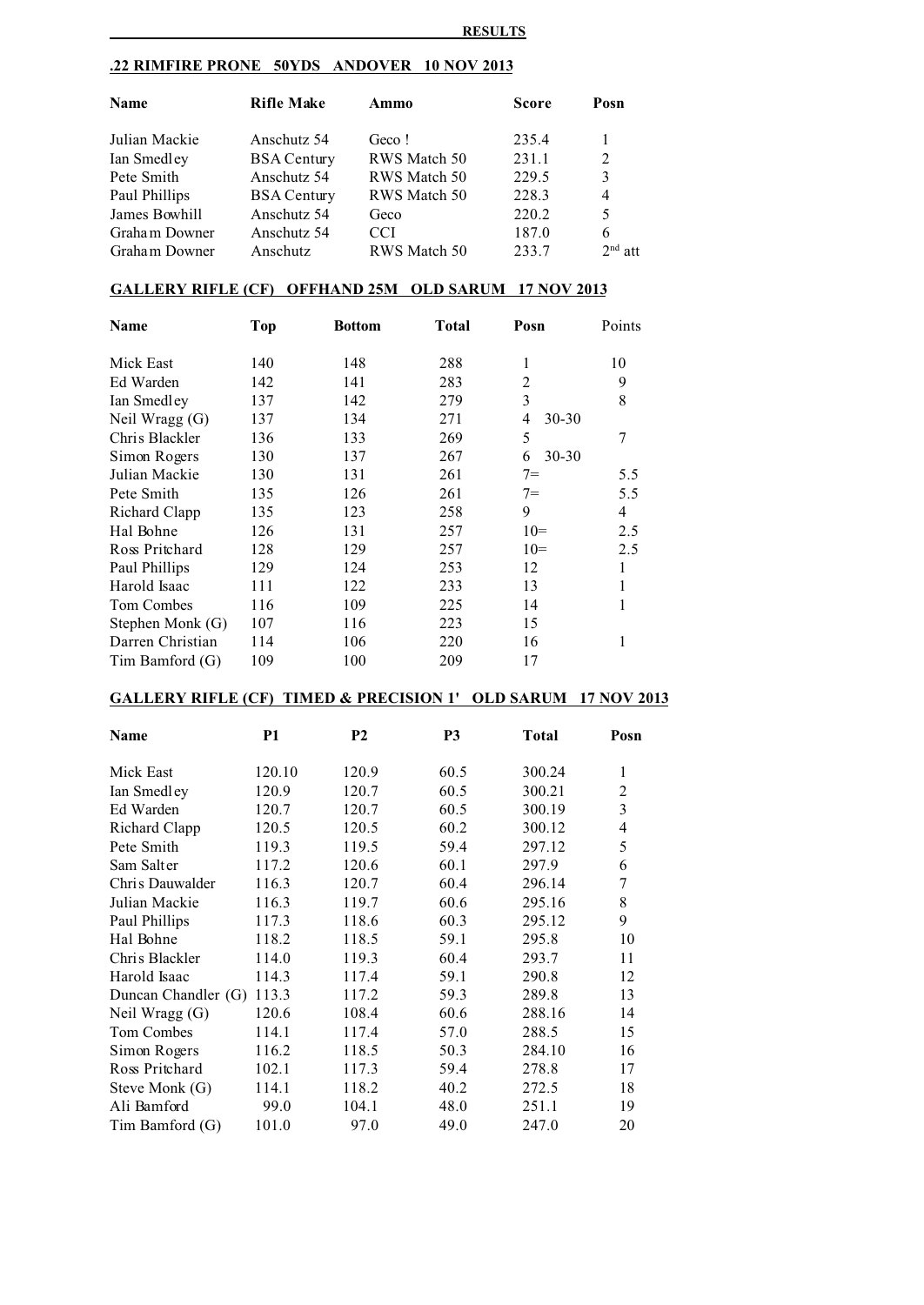## **.22 RIMFIRE BENCHREST 25M OLD SARUM 17 NOV 2013**

| <b>Name</b>       | Rifle              | Ammo                  | Score  | Posn           |
|-------------------|--------------------|-----------------------|--------|----------------|
| Mick East         | BSA Int Mk2        | <b>SK Rifle Match</b> | 249.14 | 1              |
| Julian Mackie     | Anschutz 54        | <b>RWS 50</b>         | 249.12 | 2              |
| Ross Pritchard    | Anschutz 54        | SK                    | 248.16 | 3              |
| Pete Smith        | Anschutz 54        | <b>RWS</b> Match      | 247.14 | $\overline{4}$ |
| Steve Monk (G)    |                    |                       | 247.10 | 5              |
| Ian Smedley       | <b>BSA Century</b> | RWS Match 50          | 244.7  | 6              |
| Sam Salter        | Anschutz 54        | Lapua                 | 242.9  | 7              |
| Tony Butler       | Anschutz 1813      | Eley Club             | 240.5  | 8              |
| Paul Phillips (G) | Anschutz 54        | RWS Match 50          | 236.4  | 9              |
| Ali Bamford       | Ruger $10/22$      | CCI                   | 228.5  | 10             |
| Harold Isaac      | Ruger 10/22        | RWS Target Rifle      | 227.6  | 11             |
| Tim Bamford (G)   | Ruger 10/22        | <b>CCI</b>            | 221.1  | 12             |
| Darren Christian  | Anschutz 54        | <b>CCI</b>            | 215.2  | 13             |
| No Name           |                    |                       | 189.1  | 14             |

## **.22 RIMFIRE OFFHAND 25M OLD SARUM 1 DEC 2013**

| <b>Name</b>         | <b>Top</b> | <b>Bottom</b> | Total | Posn                   |
|---------------------|------------|---------------|-------|------------------------|
| Simon Osborne       | 164(17)    | 127(13)       | 291   | 1                      |
| Mick East           | 146        | 143           | 289   | 2                      |
| <b>Steve Mercer</b> | 145        | 140           | 285   | 3                      |
| Sam Salter          | 138        | 143           | 281   | $\overline{4}$         |
| Ivan Casey          | 137        | 140           | 277   | 5                      |
| Chris Blackler      | 138        | 138           | 276   | 6                      |
| Ed Warden           | 135        | 140           | 275   | 7                      |
| Ross Pritchard      | 133        | 141           | 274   | 8                      |
| Bill Snook          | 141        | 131           | 272   | 9                      |
| Tony Butler         | 134        | 134           | 268   | $10=$                  |
| Darren Christian    | 131        | 137           | 268   | $10=$                  |
| Harold Isaac        | 139        | 127           | 266   | 12                     |
| Dave Jamieson       | 132        | 123           | 255   | 13                     |
| <b>Steve Monk</b>   | 123        | 129           | 252   | 14                     |
| Jason Vaughan       | 114        | 117           | 231   | 15                     |
| Mick East           | 147        | 145           | 292   | 2 <sub>nd</sub><br>att |

## **.22 RIMFIRE AMERICA MATCH OLD SARUM 1 DEC 2013**

| Name                | P1 | <b>P2</b> | P <sub>3</sub> | Total | Posn  |
|---------------------|----|-----------|----------------|-------|-------|
| Mick East           | 99 | 96        | 97             | 292   |       |
| <b>Steve Mercer</b> | 95 | 97        | 97             | 289   | 2     |
| Simon Osborne       | 96 | 94        | 93             | 283   | 3     |
| Chris Blackler      | 92 | 93        | 92             | 277   | 4     |
| Chris Dauwalder     | 89 | 94        | 90             | 273   | $5=$  |
| Ed Warden           | 94 | 87        | 92             | 273   | $5=$  |
| Darren Christian    | 93 | 90        | 89             | 272   | 7     |
| Ross Pritchard      | 84 | 84        | 89             | 257   | 8     |
| Tony Butler         | 89 | 88        | 77             | 254   | 9     |
| Harold Isaac        | 80 | 87        | 86             | 253   | 10    |
| Jason Vaughan       | 87 | 82        | 76             | 245   | 11    |
| Bill Snook          | 80 | 82        | 82             | 244   | 12    |
| Nigel Casperd       | 75 | 84        | 83             | 242   | $13=$ |
| Dave Jamieson       | 84 | 81        | 77             | 242   | $13=$ |
| Sam Salter          | 89 | 53        | 90             | 232   | 15    |
| Oli Casperd         | 47 | 52        | 70             | 169   | 16    |